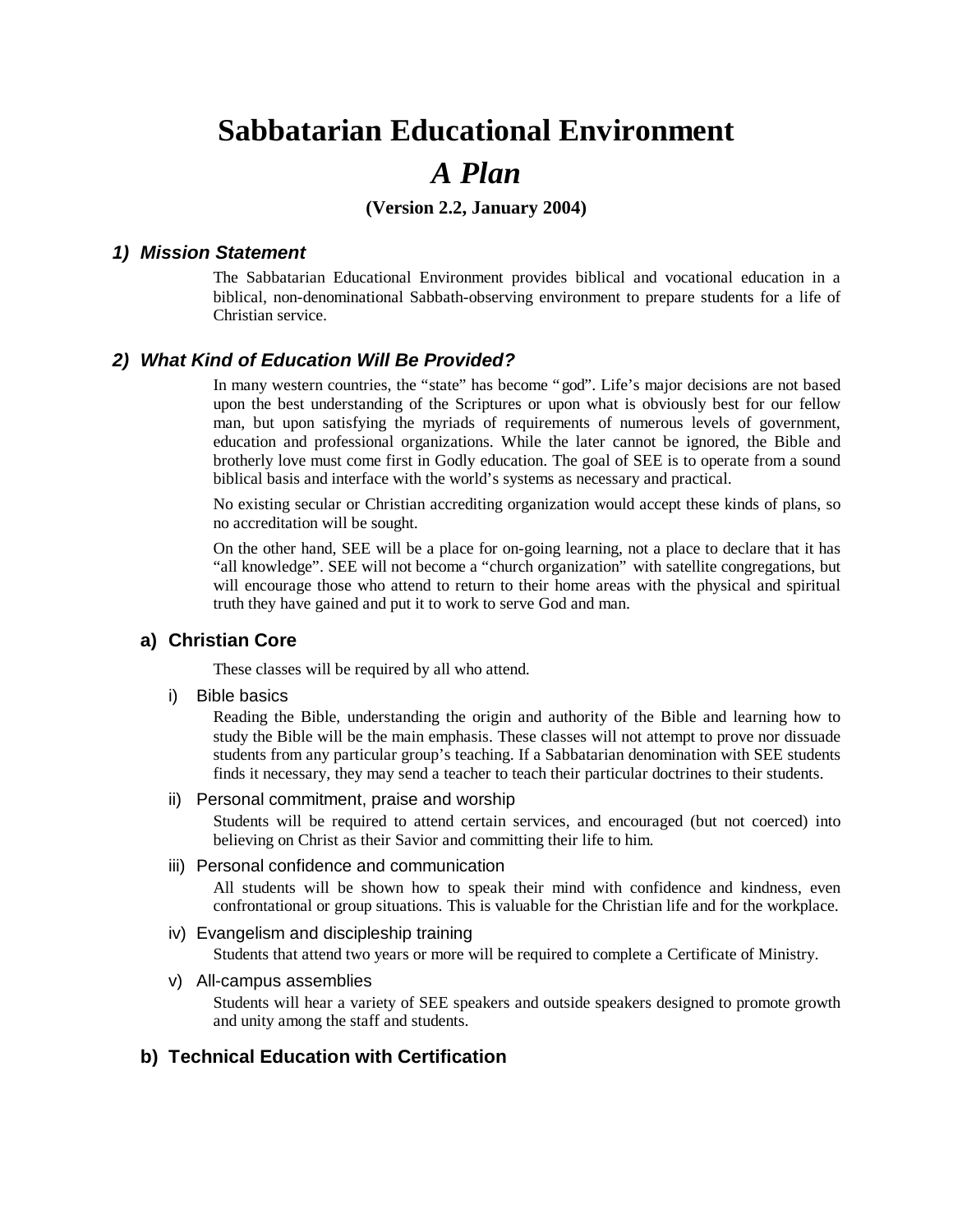To give students marketable skills— to interface with this world's systems— many good jobs are available through certifications. There is no need for accreditation or even formal schooling for the learning process. Certifications may be obtained from:

- i) Large companies (for example, Microsoft has a Certified Network Engineer program).
- ii) State governments have a whole host of tests providing certification for: appraisal, auto repair, construction, child care, heating & air conditioning, real estate, refrigeration, etc.
- iii) Professional Associations offer certifications for numerous things from sports referees and camp counselors to computer and radio operators to management and secretarial skills to legal and library services.
- iv) "Self certification" is also possible in some fields such as graphic design, web design, editing, etc. One simply assembles a portfolio of one's own work and applies for jobs based upon that.

# **c) Internet Degree Programs**

For many legitimate fields of study, the only way to effectively work in them is through obtaining an accredited degree. Many colleges and universities now offer accredited Internet courses, which are accepted like other degrees. SEE will provide the computers and high-speed internet access to make studying effective. Students will be highly encouraged to enroll in such courses in groups. The biggest problem with Internet courses is that students working alone tend to lose interest. When several students enroll in the same program, they will be able to share books, software, lab equipment, etc. Tutoring by the SEE staff will also be possible.

A partial list of online accredited degrees includes: accounting, business administration, civil engineering, computer science, e-business, education (elementary, middle and high school), electrical engineering, environmental science, healthcare, information technology, management, marketing, mechanical engineering, paralegal, pharmacy, product development, radiology, and telecommunications. More can be found at websites such as www.allonlineschools.com.

#### **d) Required Work/Study.**

Everyone will be required to do some work to help build the SEE environment.

# **e) Christian Music, Drama, Dance and Art**

These areas of study are frequently immoral in secular institutions. SEE will provide opportunities for believers to work together in these fields on more of an extracurricular basis. Preparing students to be able to make a living in these fields will not be an immediate goal of SEE. However, goals do include the making of a traveling music, dance and drama group to promote SEE, and the production of Sabbatarian Christian CDs and videos.

#### **f) Physical Education, Recreation and Sports Programs**

People always think more effectively when they have sufficient exercise.

# **g) Advanced Biblical Studies**

- i) Courses covering every book of the Bible
- ii) Course explaining where various man-made doctrines entered mainstream **Christianity**
- iii) Doctrinal study methods with concordances, lexicons, computers and other Englishlanguage helps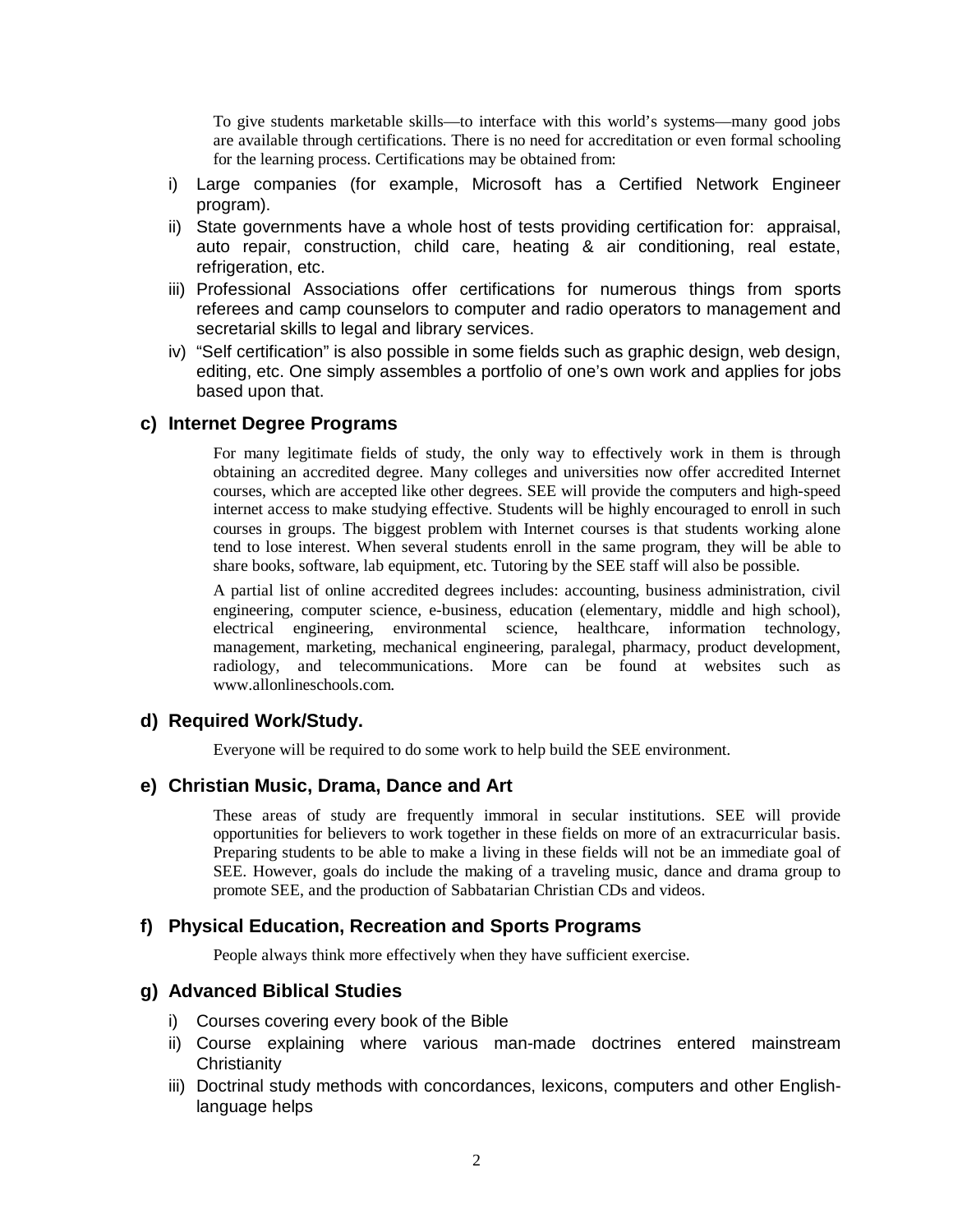iv) Biblical Hebrew and Greek

# **h) Truth the World is Leaving Behind**

- i) Truth in Science: Creation not evolution.
- ii) Truth in Health: Take care of what God made not simply suppress the symptoms of sin.
- iii) Truth in Law: Our legal system was designed for individuals to represent themselves, but almost no individuals know how to do that. The legal system has been left to increasingly corrupt lawyers and judges.
- iv) Truth in Government: Simple rule of law with individual responsibility and punishment for crimes, not government with god-like authority and stifling regulation.
- v) Truth in History: the story of God working with His people, not the work of men evolving to "higher levels".

# *3) How will the Environment work?*

# **a) Daily Worship**

Staff, teachers and students will gather together for morning worship, teaching and prayer. This will only be a half-hour session, but the purpose that everyone at SEE is working together to serve God must never be lost. These sessions will focus on the greatness of God and everyone's need for Him. They will avoid doctrinal differences that might exist among the staff and students. (Those issues will be studied in other Bible classes.)

# **b) Intensive Courses**

Rather than the typical hour-long classes offered at many schools, the SEE learning day will consist primarily of a morning and an afternoon class, each 3 hours long. Time blocks of this length are required to do plumbing projects, pull out auto engines or create new web sites. This is also a good way to dig into Bible study. Courses will run for some number of weeks depending upon how much the subject requires. Some courses, such as music and physical education, make more sense with a shorter amount of time each day. These will be taught before and after the two major 3-hour blocks. Evening and Sunday courses will be added as necessary.

# **c) Student Living Environment**

The millennia-old methods used by educational communities will be put into service:

- i) Men's and women's dorms for the young single people.
- ii) Private apartments, trailers or homes for married people.

When facilities are available, finances are in order and parents are in agreement, marriages among students will be encouraged. It is better for students to marry during their school years, finish and then return to either the husband or wife's home area than it is for students to finish school, set up life in a nearby city hoping to find a mate, and then never return home.

- iii) Common dining hall
- iv) Shared laundry, transportation and other resources

# **d) Staff Environment**

i) Similar to student environment with larger, private living space.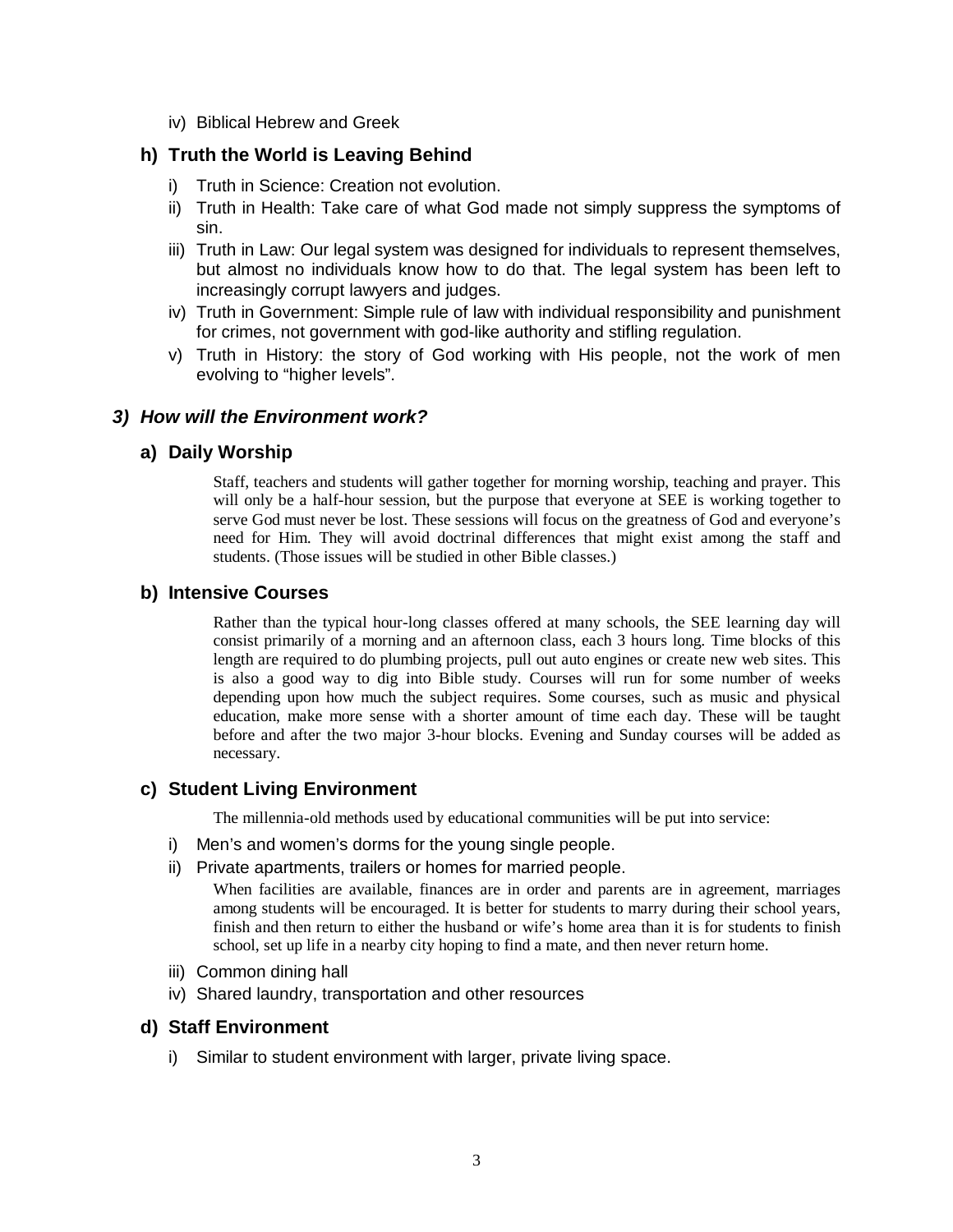- ii) Relatively low paid. SEE may not have much money. Those who come to work should be dedicated to building SEE, not to making money. Staff will receive a place to live, food to eat, use of campus facilities and some money.
- iii) Some teachers will be able to come to SEE on an extended vacation to teach their class for a few weeks. The intensive 3-hour class model makes this possible.
- iv) Other teachers may be unable to come to SEE regularly, but teach a course over the Internet. Half-day or all-day Sunday courses should work well for SEE students and Sabbatarian teachers. The students along with *some* teachers need to be together for fellowship and guidance. A few distantly-located Internet teachers will not detract from the See environment. (That practice is more sensible than bringing many Internet teachers together for a school, and then teaching Sabbatarian students who all live distant from each other.)

# **e) Staff Positions**

The following jobs are considered essential to run SEE. If it starts very small, one person may take on multiple jobs. If the facilities of some other establishment are shared, the last four or five jobs may not be needed. Notice that a deliberate effort has been made to use biblical terminology, rather than corporate terminology. The term "overseer" is rendered "bishop" in some Bible translations, but "bishop" is avoided because of its frequent association with the Roman Catholic Church and its off-shoots. The term "minister" as used in the Bible essentially means "servant".

- i) General overseer
- ii) Minister of Worship
- iii) Overseer of teaching
- iv) Minister(s) of teaching
- v) Minister of Music, Drama, Dance
- vi) Minister of Recreation and Sports
- vii) Steward (business manager)
- viii)Scribe (general office help)
- ix) Minister or Food
- x) Minister of Housing
- xi) Minister of Maintenance

As the size of SEE increases, there will be a need for more and more assistants. Student help will be used in all areas.

# *4) Following the Bible More Closely*

As time and resources permit, there is much else that should be done to provide a Godly environment for those who spend a few years at SEE**.** All of these can be started very small. For example, the SEAL program could start with one older person contributing some of their retirement money and doing some work in exchange for room and board.

# **a) SEAL— Sabbatarian Elder Adult Living**

There is a **paradox** that exists with regard to our elder adult brethren today. Generally, older seniors have a great experience and knowledge of the true values of life. But, in our present world those experiences, skills and talents are under-appreciated. Worse yet, elderly people are often left in government or institutional programs which in theory take care of their needs, but often, in reality, starve their minds and bodies. These problems are especially real for some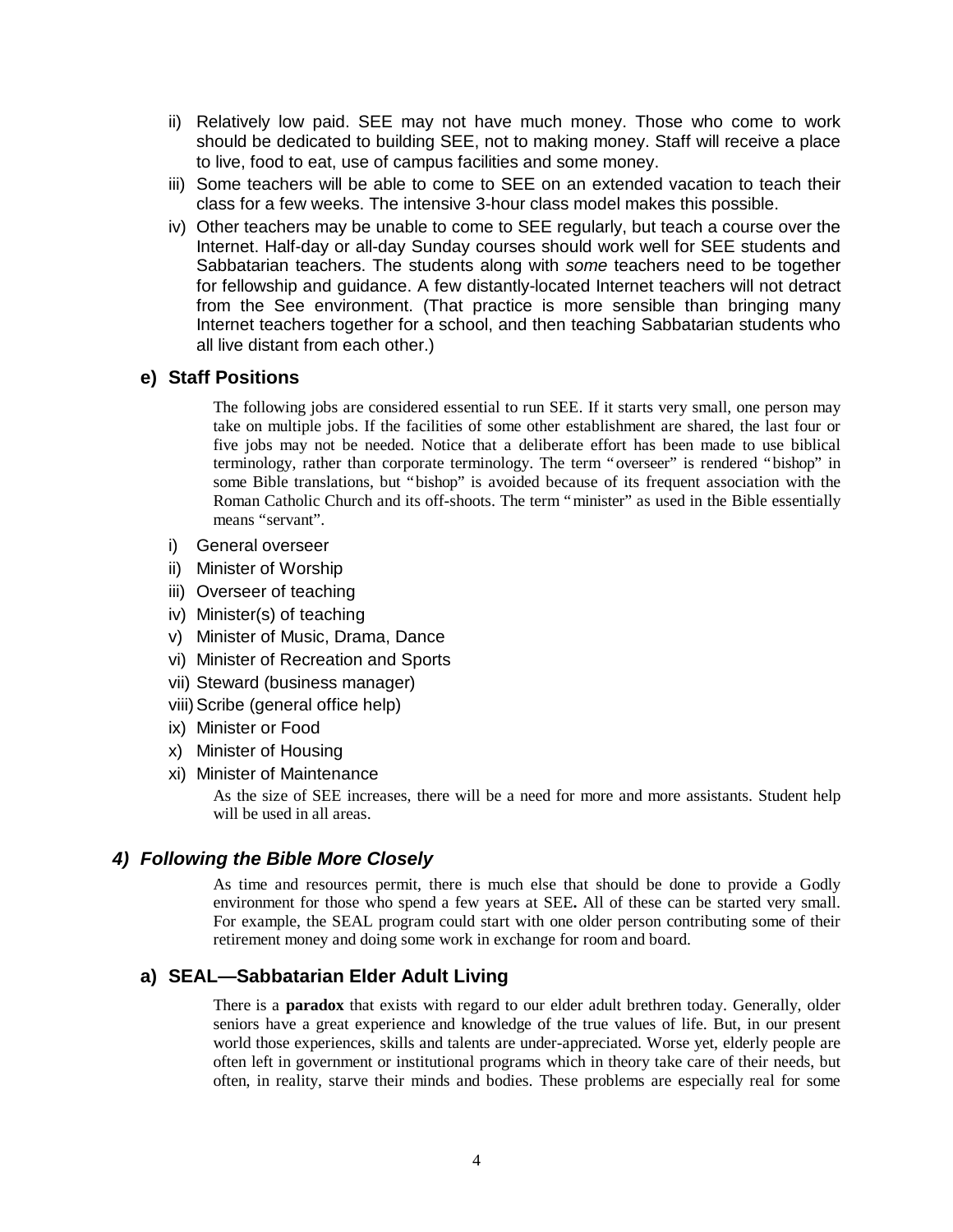independent Sabbatarian believers who no longer have much of a local congregation and who may not have any family to help them.

i) Integrate elder adults into the SEE environment

The same shared dining hall, laundry, transportation and recreation facilities may also be used by seniors. While they may not live in the same units or compete in the same games, many of the facilities can be shared.

ii) Ideal workmates

Seniors can often provide the knowledge and experience of how to do things; young people can provide the strength and energy to carry them out. This applies to many areas of life, including Bible studies, crafts, campus maintenance, flower arrangements, gardening, cooking, decorating, construction work, nutrition, health care, recreation, office work, etc.

# **b) Farming**

#### i) Biblical methods

Emphasis should be placed on organic farming methods designed to efficient produce good food, not big profits. This will involve observing the land Sabbaths of the Bible, healthy seed production, crop rotation, natural fertilizer, cultivation and harvesting. It will include natural fowl and animal feeding, production and meat/egg harvesting as provided by God's laws.

#### ii) Savings to the campus

Foods grown can be processed and preserved for winter consumption. Excess food can potentially be sold into the organic food market.

- iii) Opportunity for research
- iv) Job opportunity

#### **c) Biblical Health**

Too much of our healthcare system is based upon what government agencies or insurance companies will pay, and what drugs can be made profitably. The needs of the individual are often lost. On the other hand, many "alternative medicine" practices of the day are also primarily designed to make their promoters wealthy. Health needs to be treated from a perspective or those who care for others and are interested in the truth about what works and what does not.

# *5) Where Will it Be Built?*

# **a) It is most likely that SEE will be built wherever the best facilities are offered.**

(a) It could exist in a big city, the isolated countryside or somewhere in between. If multiple places become available, we will simply ask God to show us which is best in the long run. The nearness to a big city will determine a number of important factors.

# **b) Near a Big City**

It will be much easier for SEE students to do work to earn money when there are many people around. It will also be possible to preach the gospel to them, invite them to SEE events and interact in many other ways. The downside is that some of the world's ways will more quickly filter back to SEE, there will be more problems with government control and students will have a tendency to stay in the area, rather go back to their home.

# **c) An Isolated Environment Far from Most People**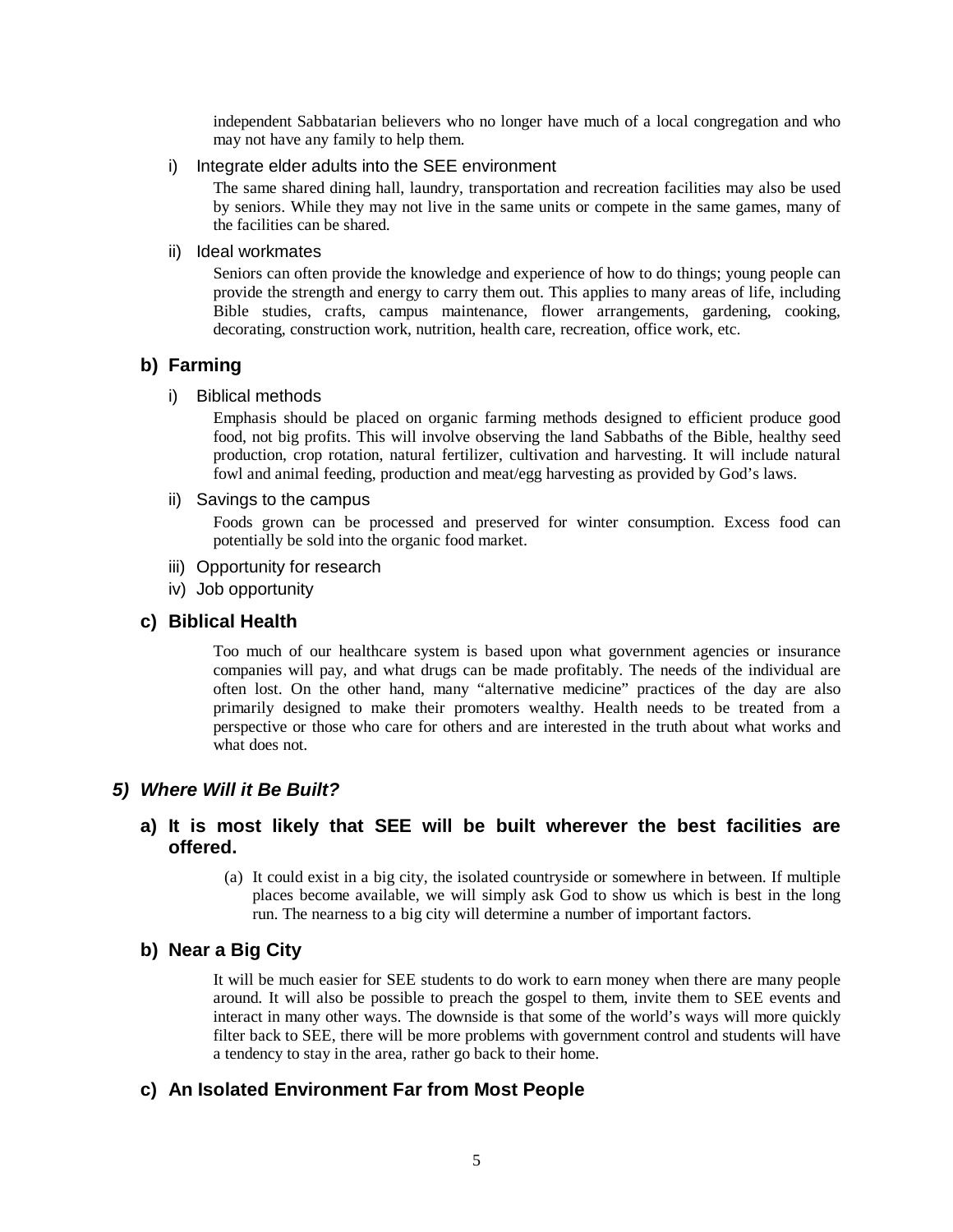Jobs and supplies will be more difficult to obtain, but nevertheless possible, especially via Internet. Preaching and interaction opportunities will be limited, but it will be easier to concentrate on running the community by Biblical methods.

# *6) How do we get there?*

# **a) Send the detailed plan to those who are interested in helping. Obtain written commitments to help where possible.**

For example, a person might commit themselves as follows: "Between the years of 2004 and 2008, I will come to teach auto mechanics at SEE in exchange for room and board and \$15,000 per year, provided there are no family emergencies or significant changes in my economic situation." The point is not to sue the person if they do not keep their promise, but to build a list of such commitments so that all involved can know who are planning to do what.

# **b) Obtain commitments from planners. Ask them to promise to help in one of these or other specific ways:**

- i) Pass on information about SEE to other groups of believers.
- ii) Find technical certifications that lead to good jobs and corresponding teachers or teaching materials for them.
- iii) Find the best affordable, marketable Internet degree programs.
- iv) Compile and distribute the work of others.
- **c) Make a database of potential staff and their abilities. Obtain limited commitments to teach if the opportunity is available.**
- **d) Make a list of potential students. Obtain commitments from them to attend SEE if it becomes available in the near future and if they are not prevented by certain other life commitments.**
- **e) Planners should match students to available staff and Internet programs to determine the ones needed to start.**
- **f) Do** not **collect money now, but collect pledges from people who will keep the money until there is a good place to spend it.**

The common practice of "traveling around to raise money that largely ends up paying for airfare, motels and nice restaurants for the people who travel around to raise money" is an abomination.

**g) "D-Day" ("Do-it Day") (or maybe "SEE-Day"?) After prayer and fasting, the SEE planners will, God willing, come to a day where it appears that there is enough men, women and material available to make SEE a reality. The planners and students will recheck their commitments to find how many are able to keep them. If enough are willing and able, the program will swing into action. A timetable will be made, those offering money will be asked to send it, and an opening day will be set.**